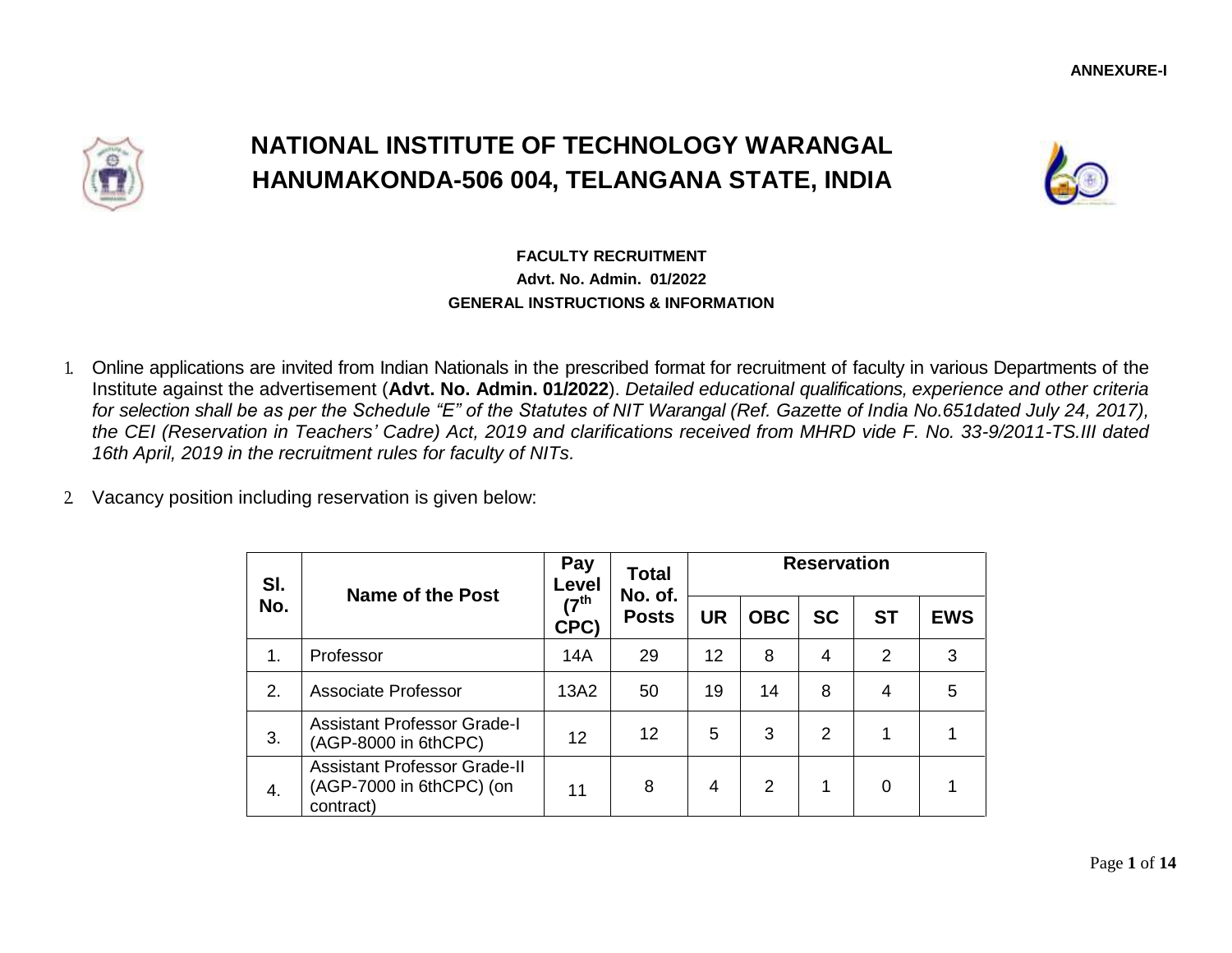3. Department-wise distribution of the vacancies is given below:

#### **VACANCY POSITIONS OF FACULTY IN DIFFERENT DEPARTMENTS**

| <b>Department</b>                     | <b>Professor</b><br>(Pay_Level_14A)<br>(AGP-10500) |              |                         | <b>Associate Professor</b><br>(Pay_Level_13A2)<br>(AGP-9500) |                |                          | <b>Assistant Professor Grade-I</b><br>(Pay_Level_12)<br>(AGP-8000) |                |                |                | <b>Assistant Professor Grade-II</b><br>(Pay_Level_11)<br>(AGP-7000) |                         |                                      |          | <b>Total</b>   |                        |                |                                  |                |                |                |
|---------------------------------------|----------------------------------------------------|--------------|-------------------------|--------------------------------------------------------------|----------------|--------------------------|--------------------------------------------------------------------|----------------|----------------|----------------|---------------------------------------------------------------------|-------------------------|--------------------------------------|----------|----------------|------------------------|----------------|----------------------------------|----------------|----------------|----------------|
|                                       | $\tilde{z}$                                        | OBC          | <b>SC</b>               | 5                                                            | EWS            | $\widetilde{\mathbb{E}}$ | OBC                                                                | ပ္တ            | 5              | EWS            | $\widetilde{\mathbb{R}}$                                            | OBC                     | $\mathbf c$<br>$\boldsymbol{\omega}$ | 5        | EWS            | $\mathbf{g}$           | OBC            | $\circ$<br>$\boldsymbol{\omega}$ | 5              | EWS            |                |
| Civil Engg.                           | $\overline{1}$                                     |              | $\overline{0}$          | $\overline{1}$                                               | $\overline{0}$ | 5 <sup>5</sup>           | 3                                                                  |                | $\overline{1}$ |                |                                                                     | $\Omega$                | $\Omega$                             | $\Omega$ | $\overline{0}$ | $\overline{0}$         | $\overline{0}$ | $\Omega$                         | $\Omega$       | $\overline{0}$ | 15             |
| <b>Electrical Engg.</b>               | $\Omega$                                           | $\Omega$     | $\Omega$                | $\Omega$                                                     | $\overline{0}$ | $\overline{2}$           | 2                                                                  |                | $\Omega$       | $\Omega$       | $\Omega$                                                            | $\Omega$                | $\Omega$                             | $\Omega$ | $\Omega$       | $\Omega$               | $\Omega$       | $\Omega$                         | $\Omega$       | $\mathbf{0}$   | 5              |
| Mechanical Engg.                      | $\Omega$                                           | $\mathbf{0}$ | $\overline{0}$          | $\Omega$                                                     | $\overline{0}$ | $\overline{1}$           | $\mathbf{0}$                                                       |                | $\Omega$       |                | $\Omega$                                                            |                         |                                      | $\Omega$ | $\overline{0}$ |                        | 1              |                                  | $\overline{0}$ | $\overline{0}$ | 8              |
| Electronics &<br>Communication Engg.  | 2                                                  | 2            | $\overline{1}$          | $\Omega$                                                     | $\overline{1}$ | $\overline{1}$           | $\overline{1}$                                                     | $\Omega$       | $\Omega$       | $\Omega$       | $\overline{1}$                                                      |                         | $\Omega$                             |          | $\Omega$       |                        | $\Omega$       | $\Omega$                         | $\Omega$       | $\overline{0}$ | 12             |
| Metallurgical and<br>Materials Engg.  | $\overline{1}$                                     | $\Omega$     | $\overline{1}$          | $\Omega$                                                     | $\overline{1}$ | $\overline{1}$           | $\overline{1}$                                                     |                | $\Omega$       | $\Omega$       | $\Omega$                                                            |                         | $\Omega$                             | $\Omega$ | $\Omega$       | $\Omega$               | $\Omega$       | $\Omega$                         | $\Omega$       | $\overline{0}$ | $\overline{7}$ |
| Chemical Engg.                        | $\blacktriangleleft$                               |              | $\overline{0}$          | $\overline{0}$                                               | $\overline{0}$ | 2                        | $\overline{0}$                                                     | 1              | -1             | $\overline{0}$ | $\Omega$                                                            | $\Omega$                | $\Omega$                             | $\Omega$ | $\overline{0}$ | $\overline{0}$         | $\overline{0}$ | $\Omega$                         | $\Omega$       | $\overline{0}$ | 6              |
| <b>Computer Science and</b><br>Engg.  | 2                                                  | 2            | $\overline{0}$          | 1                                                            | $\overline{1}$ | $\overline{4}$           | $\overline{4}$                                                     | $\overline{2}$ | -1             | 2              | 2                                                                   | $\Omega$                |                                      | $\Omega$ |                | 2                      | 1              | $\Omega$                         | $\Omega$       | $\overline{1}$ | 27             |
| Biotechnology                         | $\blacktriangleleft$                               | 2            | $\overline{1}$          | $\Omega$                                                     | $\overline{0}$ | $\overline{0}$           | $\mathbf{0}$                                                       | $\Omega$       | $\Omega$       | $\Omega$       | $\Omega$                                                            | $\Omega$                | $\Omega$                             | $\Omega$ | $\Omega$       | $\Omega$               | $\Omega$       | $\Omega$                         | $\Omega$       | $\Omega$       | 4              |
| <b>Mathematics</b>                    | $\Omega$                                           | $\Omega$     | $\Omega$                | $\Omega$                                                     | $\overline{0}$ | 2                        | $\overline{1}$                                                     | $\Omega$       | $\overline{1}$ | $\Omega$       | $\Omega$                                                            | $\Omega$                | $\Omega$                             | $\Omega$ | $\mathbf{0}$   | $\Omega$               | $\Omega$       | $\Omega$                         | $\Omega$       | $\overline{0}$ | 4              |
| Physics                               |                                                    | $\Omega$     | $\overline{1}$          | $\Omega$                                                     | $\overline{0}$ | $\overline{0}$           | $\overline{0}$                                                     | $\Omega$       | $\Omega$       | $\Omega$       | $\Omega$                                                            | $\Omega$                | $\Omega$                             | $\Omega$ | $\Omega$       | $\Omega$               | $\Omega$       | $\Omega$                         | $\Omega$       | $\Omega$       | $\overline{2}$ |
| Chemistry                             | $\Omega$                                           | $\Omega$     | $\Omega$                | $\Omega$                                                     | $\overline{0}$ | $\overline{1}$           | $\overline{0}$                                                     | $\Omega$       | $\Omega$       | $\Omega$       | $\Omega$                                                            | $\Omega$                | $\Omega$                             | $\Omega$ | $\Omega$       | $\Omega$               | $\Omega$       | $\Omega$                         | $\Omega$       | $\overline{0}$ |                |
| Humanities& Social<br><b>Sciences</b> |                                                    | $\Omega$     | $\overline{0}$          | $\overline{0}$                                               | $\overline{0}$ | $\overline{0}$           | $\overline{1}$                                                     | $\Omega$       | $\overline{0}$ | $\Omega$       | $\overline{0}$                                                      | $\overline{0}$          | $\Omega$                             | $\Omega$ | $\overline{0}$ | $\overline{0}$         | $\overline{0}$ | $\Omega$                         | $\overline{0}$ | $\overline{0}$ | $\overline{2}$ |
| School of Management                  |                                                    | $\Omega$     | $\Omega$                | $\Omega$                                                     | $\overline{0}$ | $\overline{0}$           | $\overline{1}$                                                     |                | $\Omega$       |                |                                                                     | $\Omega$                | $\Omega$                             | $\Omega$ | $\Omega$       | $\Omega$               | $\Omega$       | $\Omega$                         | $\Omega$       | $\overline{0}$ | 5              |
| Training & Placement                  |                                                    | $\Omega$     | $\overline{0}$          | $\Omega$                                                     | $\overline{0}$ | $\overline{0}$           | $\mathbf{0}$                                                       | $\Omega$       | $\Omega$       | $\Omega$       | $\overline{0}$                                                      | $\overline{0}$          | $\Omega$                             | $\Omega$ | $\overline{0}$ | $\Omega$               | $\overline{0}$ | $\Omega$                         | $\overline{0}$ | $\overline{0}$ |                |
| <b>Total</b>                          | 12                                                 | 8            | $\overline{\mathbf{4}}$ | $\overline{2}$                                               | 3              | 19                       | 14                                                                 | 8              | 4              | 5              | 5                                                                   | $\overline{\mathbf{3}}$ | $\overline{2}$                       |          | 1              | $\boldsymbol{\Lambda}$ | 2 <sup>1</sup> |                                  | $\bf{0}$       | 1              | 99             |

Note: Reservations of the posts have been made in compliance with the provisions of the*CEI (Reservation in Teachers' Cadre) Act, 2019* and the guidelines issued by theMinistryofEducation,GovernmentofIndia from time to time.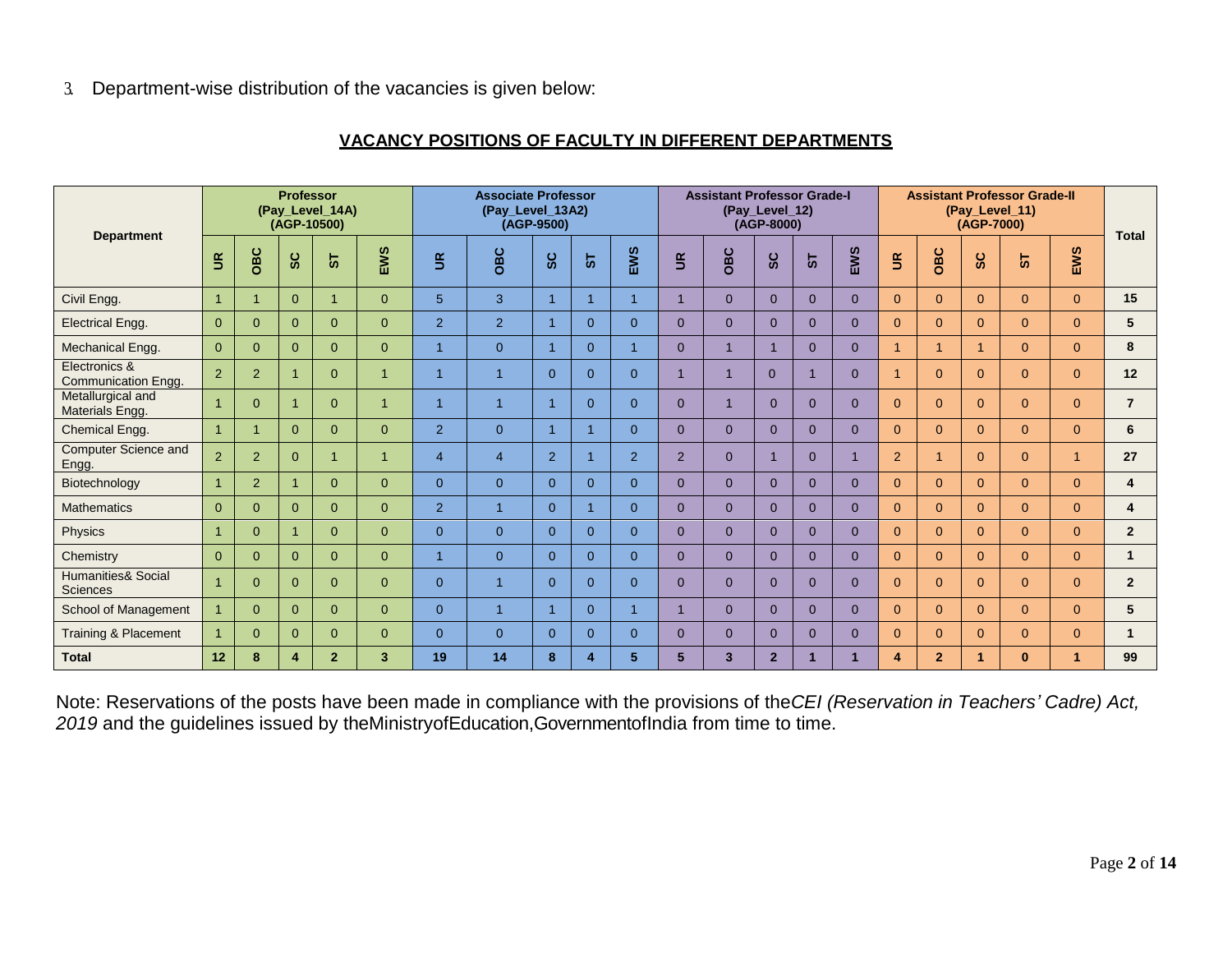- 1. Essential Qualifications and Specializations required for the above positions:
	- The Essential Minimum Academic Qualification for the posts of Professor / Associate Professor/ Assistant Professor is Ph.D In the respective discipline and shall have First Class (at least 6.5 CGPA on a scale of 10 or equivalent or 60% aggregate) in the preceding Degrees. Candidates having Ph.D degree directly after B.Tech are also eligible and they should have obtained First Class at Bachelor's level.
	- Department-wise Specializations:

| S.No. | <b>Department</b>        | <b>Specialization</b>                                                                                                                                                                                                                                                                                                                                                                                              |
|-------|--------------------------|--------------------------------------------------------------------------------------------------------------------------------------------------------------------------------------------------------------------------------------------------------------------------------------------------------------------------------------------------------------------------------------------------------------------|
| 1.    |                          | B. Tech. in Civil Engg./ Agriculture Engg / Architecture/ Planning/ Geo informatics with Ph.D<br>in any of the following specializations.<br>Structural Engineering: Structural Dynamics and Earthquake Engineering, Structural and<br>System Reliability, Structural Health Monitoring, Stochastic/ Computational Structural<br>Mechanics, Industrial Structures/Pre-Engineered Construction, Fracture Mechanics. |
|       |                          | Transportation Engineering: Travel Demand Modelling, Transportation Network Analysis,<br>Public Transportation Systems, Freight Transportation, Geospatial<br>Information<br>Technologies in Transportation.                                                                                                                                                                                                       |
|       | <b>Civil Engineering</b> | Geotechnical Engineering: Offshore Geotechnics with Good Analytical Background,<br>Geophysical Engineering.                                                                                                                                                                                                                                                                                                        |
|       |                          | Construction Technology and Management: Infrastructure and Construction Management,<br>Automation in construction, Building Information Modelling and Integrated Project Delivery.                                                                                                                                                                                                                                 |
|       |                          | Water Resources Engineering: Subsurface Hydrology, Hydrologic Compound Extremes,<br>Resilient Water Resources Systems, Computational Hydraulics<br>Climate<br>and<br>Hydrology, Water-Agriculture-Climate Change Nexus, Stochastic Hydrology.                                                                                                                                                                      |
|       |                          | Environmental Engineering: Environmental Management, Industrial waste management,<br>Environmental modelling.                                                                                                                                                                                                                                                                                                      |
|       |                          | Remote Sensing and GIS: Geomatics, Geoinformatics, Spatial Technology, Image<br>Processing.                                                                                                                                                                                                                                                                                                                        |
|       |                          |                                                                                                                                                                                                                                                                                                                                                                                                                    |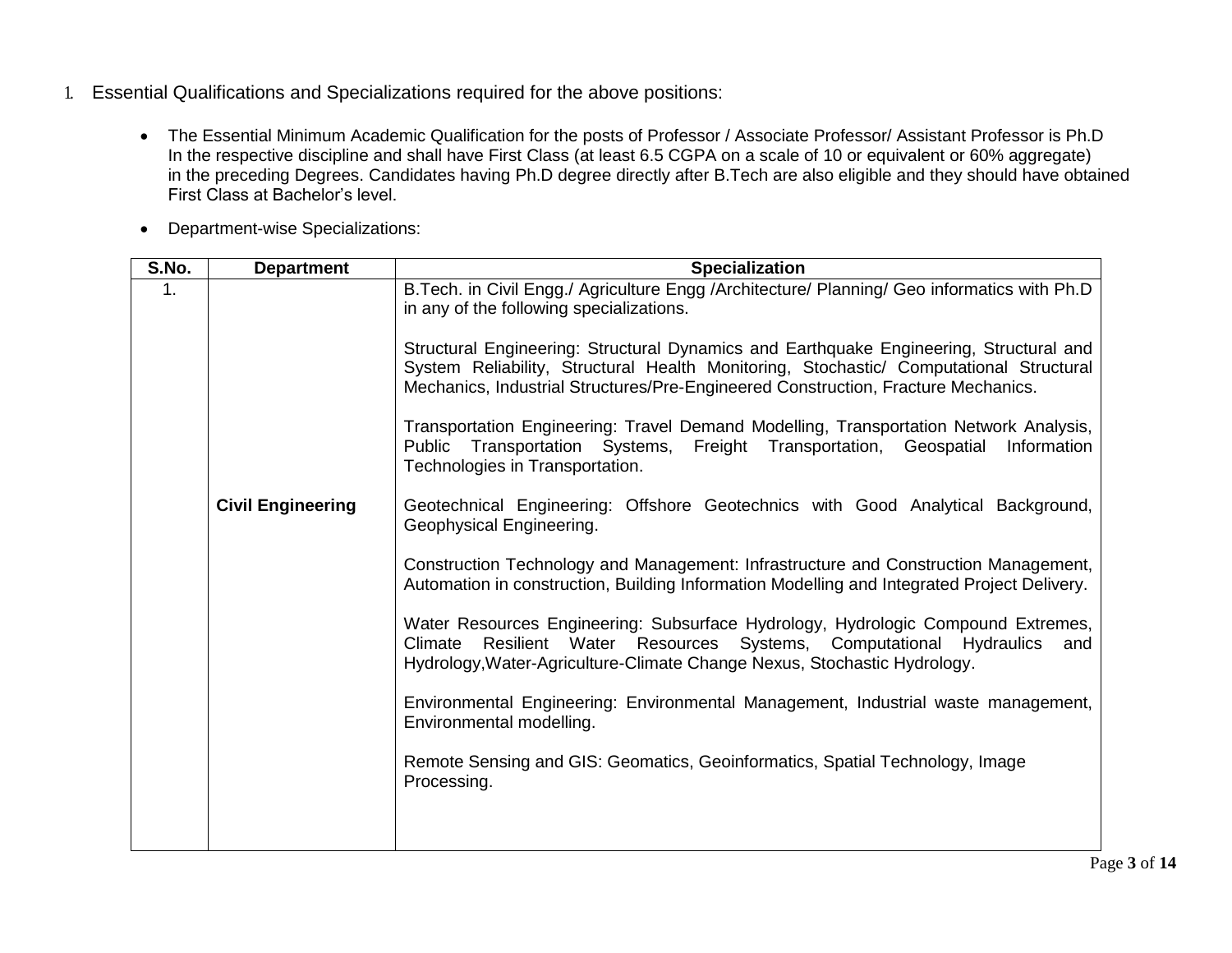| $\overline{2}$ . | <b>Electrical</b><br><b>Engineering</b> | B. Tech./ B. E in Electrical Engg./Electrical & Electronics Engg./Electrical Power Engg., with<br>M. Tech/M.E and Ph.D in any of the following specialization.<br><b>Power Systems Engineering</b><br><b>Power Electronics &amp; Drives / Power Electronics</b><br>Communication engineering<br>Electrical Power & Energy systems<br>٠<br><b>Electrical Machines and Industrial drives</b><br>$\bullet$<br>Control Systems Engineering/ Digital Control Systems/Power & Control<br>Instrumentation/Instrumentation & Control Engineering<br>$\bullet$<br><b>Electrical engineering Automaton</b><br>$\bullet$<br><b>Artificial Intelligence</b><br>$\bullet$<br>Computer Science and Engineering.<br>$\bullet$<br><b>Embedded Systems</b><br>$\bullet$<br>Real Time Control of Electrical Systems<br>$\bullet$<br>Digital Twin Technologies.<br>$\bullet$<br>Electric Vehicles Technology/Hybrid Electric Vehicles<br>$\bullet$<br><b>Renewable Energy Systems</b><br>$\bullet$<br>ANN and Fuzzy Logic based Control of Electrical Systems.<br><b>Electrical Energy Markets</b><br><b>Smart Grid Technologies</b><br>Power system Protection/ Digital Protection of Power System.<br><b>Signal Processing</b><br><b>Applied Electronics/ Industrial Electronics</b><br>High Voltage Engineering. |
|------------------|-----------------------------------------|--------------------------------------------------------------------------------------------------------------------------------------------------------------------------------------------------------------------------------------------------------------------------------------------------------------------------------------------------------------------------------------------------------------------------------------------------------------------------------------------------------------------------------------------------------------------------------------------------------------------------------------------------------------------------------------------------------------------------------------------------------------------------------------------------------------------------------------------------------------------------------------------------------------------------------------------------------------------------------------------------------------------------------------------------------------------------------------------------------------------------------------------------------------------------------------------------------------------------------------------------------------------------------------------------|
| 3.               | <b>Mechanical</b><br><b>Engineering</b> | B. Tech. / B.E. in Mechanical Engineering OR Automobile Engineering OR Production<br>Engineering OR Industrial Engineering and M. Tech / ME / M.S. in Thermal Engineering<br>OR Heat power Engineering OR Production Engineering OR CAD & CAM OR Industrial<br>Engineering OR Machine Design ORMechanical Systems Design OR Hydrology with<br>Ph.D in any of the following specializations:<br><b>Automotive Safety</b><br>$\bullet$<br><b>Automotive Electronics</b><br>$\bullet$<br>Automotive Body Design<br><b>Automotive Component Design</b><br><b>Hybrid Vehicles</b><br><b>Autonomous Vehicles</b><br>$\bullet$                                                                                                                                                                                                                                                                                                                                                                                                                                                                                                                                                                                                                                                                          |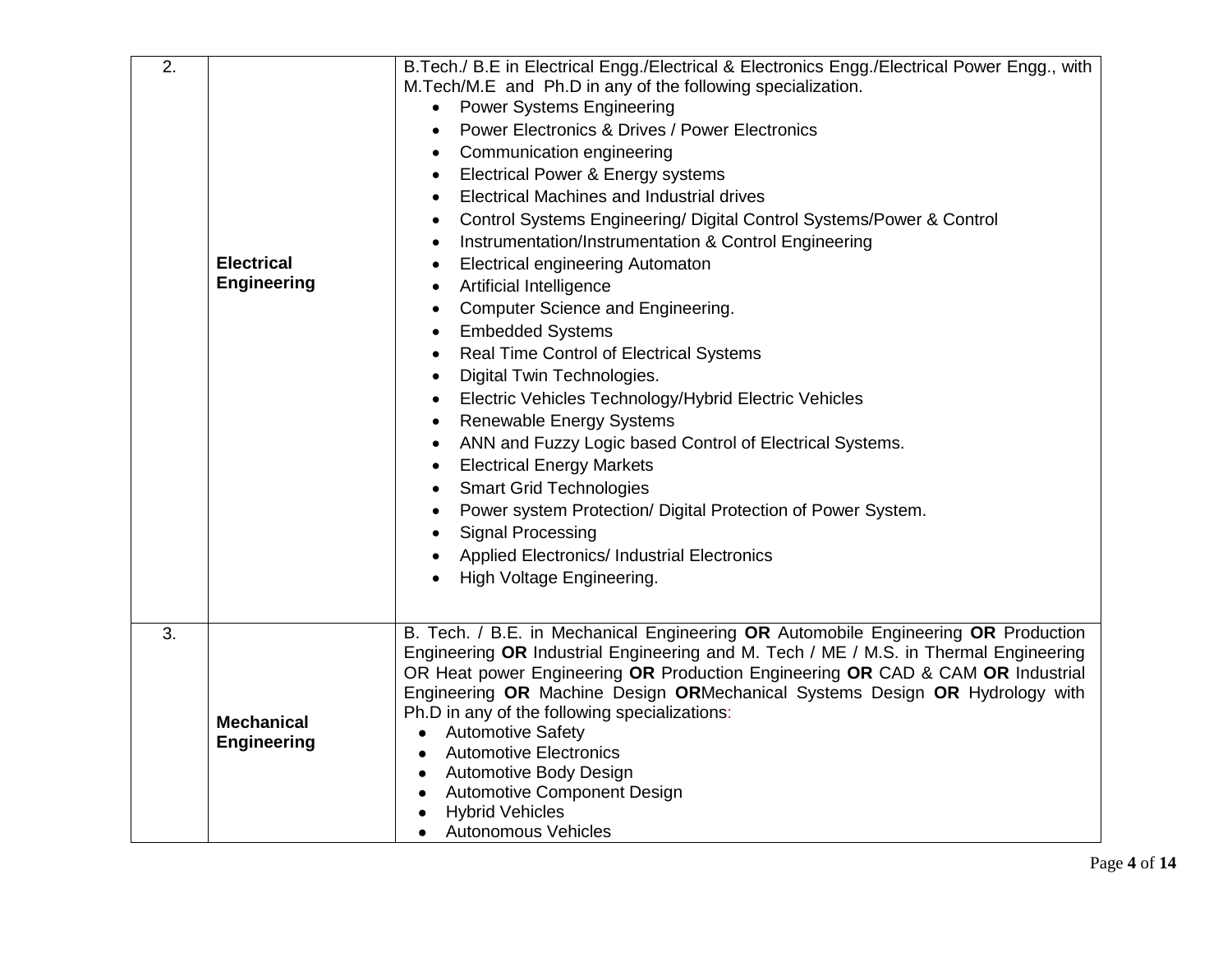|                  |                          | <b>Engine Management</b><br>$\bullet$                                                 |
|------------------|--------------------------|---------------------------------------------------------------------------------------|
|                  |                          | <b>Solar Cells</b>                                                                    |
|                  |                          | Aerospace Engineering                                                                 |
|                  |                          | <b>Energy Engineering / Energy Management</b>                                         |
|                  |                          | Cryogenics                                                                            |
|                  |                          | Renewable Energy sources                                                              |
|                  |                          | Noise-Vibration and Harshness                                                         |
|                  |                          | Fuel cells                                                                            |
|                  |                          | Artificial Intelligence in energy systems                                             |
|                  |                          | <b>Additive Manufacturing</b><br>$\bullet$                                            |
|                  |                          | <b>Friction stir Processing</b><br>$\bullet$                                          |
|                  |                          | <b>Mechatronics &amp; MEMS</b>                                                        |
|                  |                          | <b>Advanced Manufacturing Processes</b>                                               |
|                  |                          | Industrial Automation & Robotics<br>$\bullet$                                         |
|                  |                          | <b>Smart Manufacturing</b><br>$\bullet$                                               |
|                  |                          | <b>Manufacturing Simulation</b><br>$\bullet$                                          |
|                  |                          | <b>Advanced Material Processing</b>                                                   |
|                  |                          | Dynamics & Controls                                                                   |
|                  |                          | Noise & Acoustics                                                                     |
|                  |                          | <b>Computational Mechanics</b><br>$\bullet$                                           |
|                  |                          | <b>Product Design</b>                                                                 |
|                  |                          | <b>Rotor Dynamics</b><br>$\bullet$                                                    |
|                  |                          | <b>Nonlinear Dynamics</b><br>$\bullet$                                                |
|                  |                          | Bio-Mechanics/ Nano mechanics                                                         |
|                  |                          | Industrial Engg./Production Engg./Computer aided Manufacturing<br>$\bullet$           |
|                  |                          | AI & ML in Manufacturing<br>$\bullet$                                                 |
|                  |                          | <b>Automation and Control Systems</b>                                                 |
|                  |                          | Information Management and Engineering<br>$\bullet$                                   |
|                  |                          | Tribology                                                                             |
|                  |                          | <b>Geometric Modelling for CAD</b>                                                    |
|                  |                          | Design (Structural) Optimization<br>$\bullet$                                         |
|                  |                          | Thermal Engineering/Heat transfer/Fluid mechanics<br>$\bullet$                        |
|                  |                          | <b>Refrigeration &amp; Airconditioning</b><br>$\bullet$                               |
|                  |                          | Metal forming<br>$\bullet$                                                            |
| $\overline{4}$ . | <b>Electronics and</b>   | B. Tech in Electronics & Communication Engineering / Electronics & Telecommunication  |
|                  | <b>Communication</b>     | Engineering and M. Tech/ M.E. preferably from ECE Departments with Ph.D in any of the |
|                  | <b>Engineering (ECE)</b> | following specializations                                                             |
|                  |                          | • AI/ML/DL                                                                            |
|                  |                          | Embedded systems/loT                                                                  |
|                  |                          | Speech /image/video//biomedical signal processing<br>$\bullet$                        |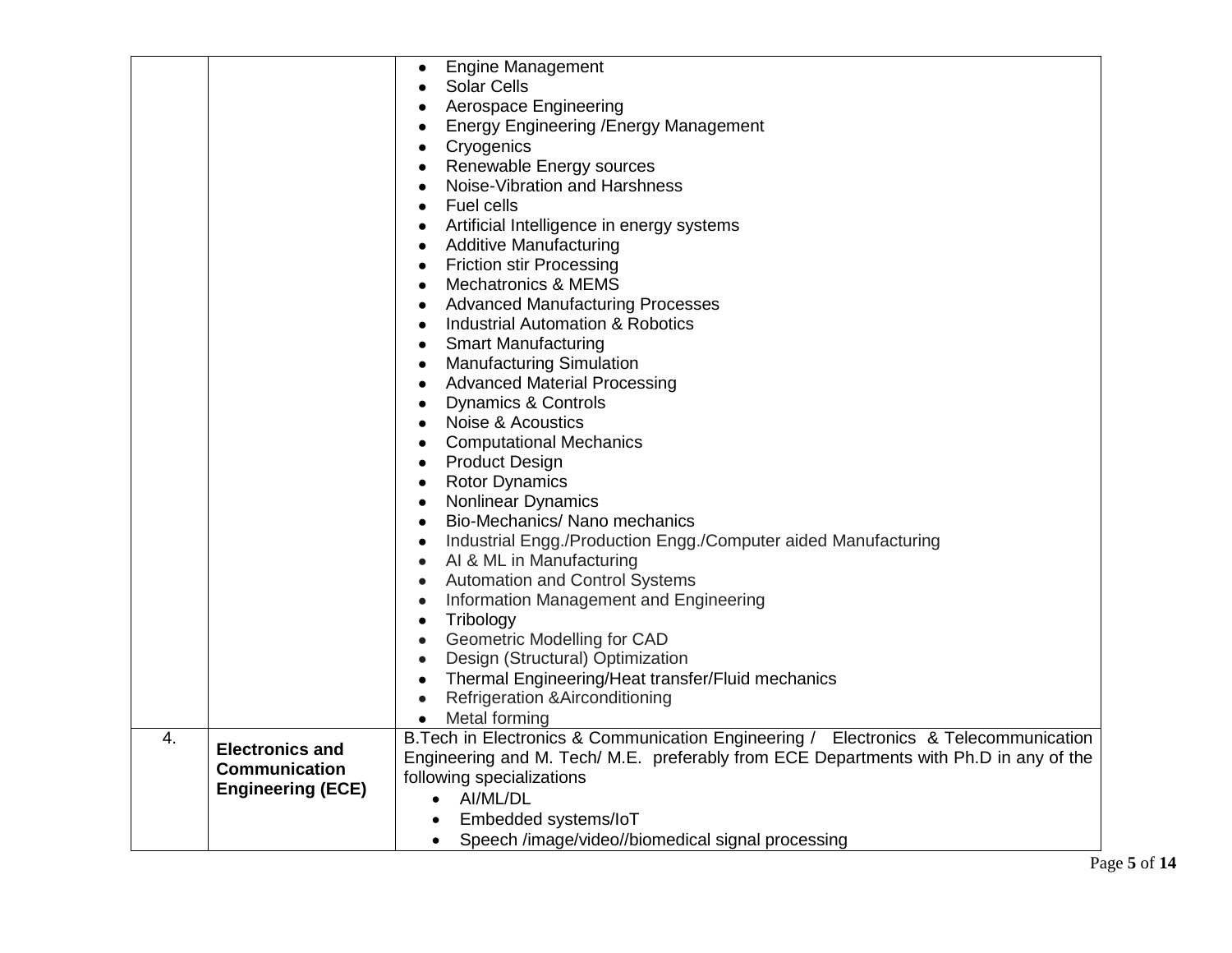|    |                          | Wireless/optical Communications<br>$\bullet$                                                   |
|----|--------------------------|------------------------------------------------------------------------------------------------|
|    |                          | <b>Computer/Communication Networks</b>                                                         |
|    |                          | <b>RF and Microwaves</b>                                                                       |
|    |                          | Computer vision                                                                                |
|    |                          | <b>VLSI Architectures</b>                                                                      |
|    |                          | Cryptography & Network security                                                                |
|    |                          | <b>Electronic Instrumentation</b>                                                              |
|    |                          | Analog and Mixed Signal Design                                                                 |
|    |                          | <b>Device Modelling</b><br>$\bullet$                                                           |
|    |                          | VLSI system design/Testing<br>$\bullet$                                                        |
| 5. |                          | B.E./B.Tech in Metallurgy or Metallurgical Engg. or Materials Engg. or Metallurgical           |
|    |                          | &Materials Engg. with M.E/M. Tech/MS and Ph.D in any of the following specializations.         |
|    |                          | Extractive Metallurgy, Process metallurgy, Transport phenomena, Mineral                        |
|    |                          | Processing                                                                                     |
|    |                          | Computational Materials Science, Process Modelling and Simulation in Metallurgy<br>$\bullet$   |
|    |                          | and Materials Engg.                                                                            |
|    | <b>Metallurgical and</b> | Welding technology, Additive Manufacturing, Microwave processing, Alloy                        |
|    | <b>Materials</b>         | Development, Non equilibrium processing, Surface coatings & engineering,                       |
|    | <b>Engineering</b>       | Advanced Materials processing.                                                                 |
|    |                          | Advanced Materials, High Entropy Alloys, Advanced High Strength Steels,                        |
|    |                          | Biomaterials, Functional Materials, Energy Materials, High temperature Materials,<br>$\bullet$ |
|    |                          | Tribology, Shape Memory Alloys, Magnetic materials, Energy materials.                          |
|    |                          | Non-Destructive Testing & Evaluation, Advanced Materials characterization.<br>$\bullet$        |
|    |                          | Foundry Metallurgy, Solidification and Casting, Powder metallurgy, Physical<br>$\bullet$       |
|    |                          | Metallurgy, Crystallographic texture, Mechanical Behavior of Materials, Damping of             |
|    |                          | materials, Nano materials and Technology, Polymer Technology, Corrosion                        |
|    |                          | Engineering.                                                                                   |
| 6. |                          | B. Tech in Chemical Engg., with M. Tech/ M.E. preferably from Chemical Departments with        |
|    |                          | Ph.D in any of the following specializations                                                   |
|    |                          | <b>Process Control</b>                                                                         |
|    | <b>Chemical</b>          | New materials<br>$\bullet$                                                                     |
|    | <b>Engineering</b>       | <b>Artificial Intelligence</b><br>$\bullet$                                                    |
|    |                          | <b>Quantum mechanics</b><br>$\bullet$                                                          |
|    |                          | Colloidal and interfacial science                                                              |
|    |                          | <b>Biomedical engineering</b><br>$\bullet$                                                     |
|    |                          | Petroleum refining and Petrochemicals                                                          |
|    |                          | Process intensification                                                                        |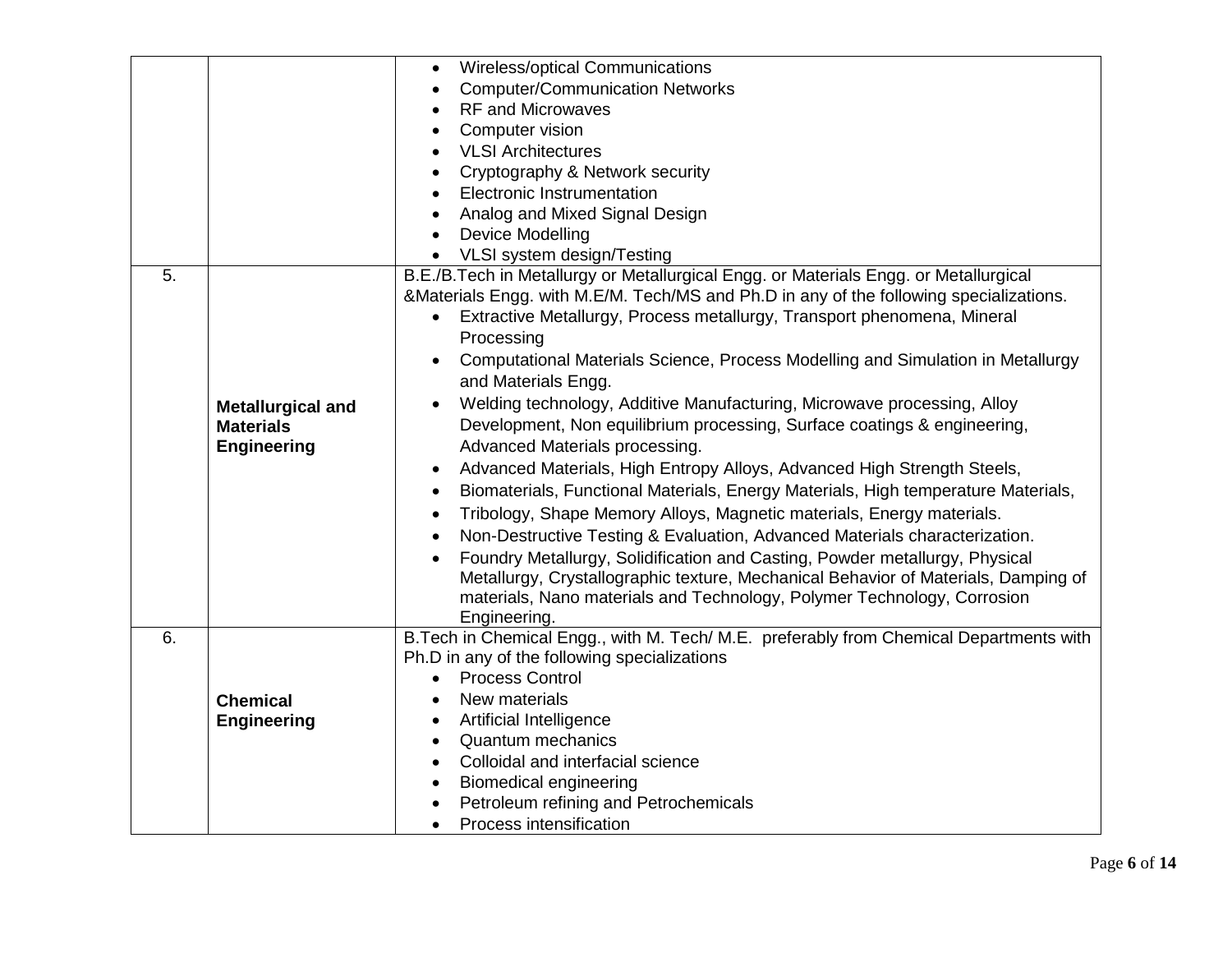|    |                                                     | Sustainable energy technologies<br>$\bullet$                                                                                                                                                                                                                                                                                                                                                                                                                                                                                                                                                                                                                                                                                                                                                                                                                                                                                       |
|----|-----------------------------------------------------|------------------------------------------------------------------------------------------------------------------------------------------------------------------------------------------------------------------------------------------------------------------------------------------------------------------------------------------------------------------------------------------------------------------------------------------------------------------------------------------------------------------------------------------------------------------------------------------------------------------------------------------------------------------------------------------------------------------------------------------------------------------------------------------------------------------------------------------------------------------------------------------------------------------------------------|
|    |                                                     | Circular economy                                                                                                                                                                                                                                                                                                                                                                                                                                                                                                                                                                                                                                                                                                                                                                                                                                                                                                                   |
|    |                                                     | <b>Additive Manufacturing</b>                                                                                                                                                                                                                                                                                                                                                                                                                                                                                                                                                                                                                                                                                                                                                                                                                                                                                                      |
| 7. | <b>Computer Science</b><br>and Engineering<br>(CSE) | B. Tech. in C.S.E. or IT and M. Tech in C.S.E. or IT departments with Ph.D in any of the<br>following specializations<br>Machine Learning<br><b>Software Engineering</b><br>Algorithms<br>$\bullet$<br><b>Information Security</b><br>Data Mining<br>$\bullet$<br><b>Bioinformatics</b><br>$\bullet$<br>Image Processing<br>$\bullet$<br><b>Computational Neuroscience</b><br>$\bullet$<br><b>Model Driven Frameworks</b><br>$\bullet$<br><b>Distributed Systems</b><br><b>Computer Networks</b>                                                                                                                                                                                                                                                                                                                                                                                                                                   |
| 8. | <b>Biotechnology</b>                                | <b>High Performance Computing</b><br>B. Tech. Biotechnology / Chemical Engineering / Industrial<br>Biotechnology / M.Sc. in Life Sciences<br>&<br>M. Tech. / M.S. by Research in Biotechnology / Industrial<br>Biotechnology / Biochemical Engineering / Bioinformatics<br>with any of the following specializations at Ph.D.:<br>Agriculture Biotechnology<br><b>Biochemical Engineering</b><br><b>Biofuels</b><br>$\bullet$<br><b>Bioinformatics</b><br>Biomass, Bio-energy & Bio-refinery<br>$\bullet$<br><b>Biomaterial Technology</b><br>$\bullet$<br><b>Biomedical Engineering</b><br>$\bullet$<br><b>Bioprocess Engineering</b><br><b>Biosensors</b><br>$\bullet$<br><b>Bio-separations Technology</b><br>$\bullet$<br><b>Cancer Biology</b><br>$\bullet$<br>Cancer cell signalling<br>$\bullet$<br><b>Environmental Biotechnology</b><br>$\bullet$<br>Food Biotechnology<br><b>High Performance Computing</b><br>$\bullet$ |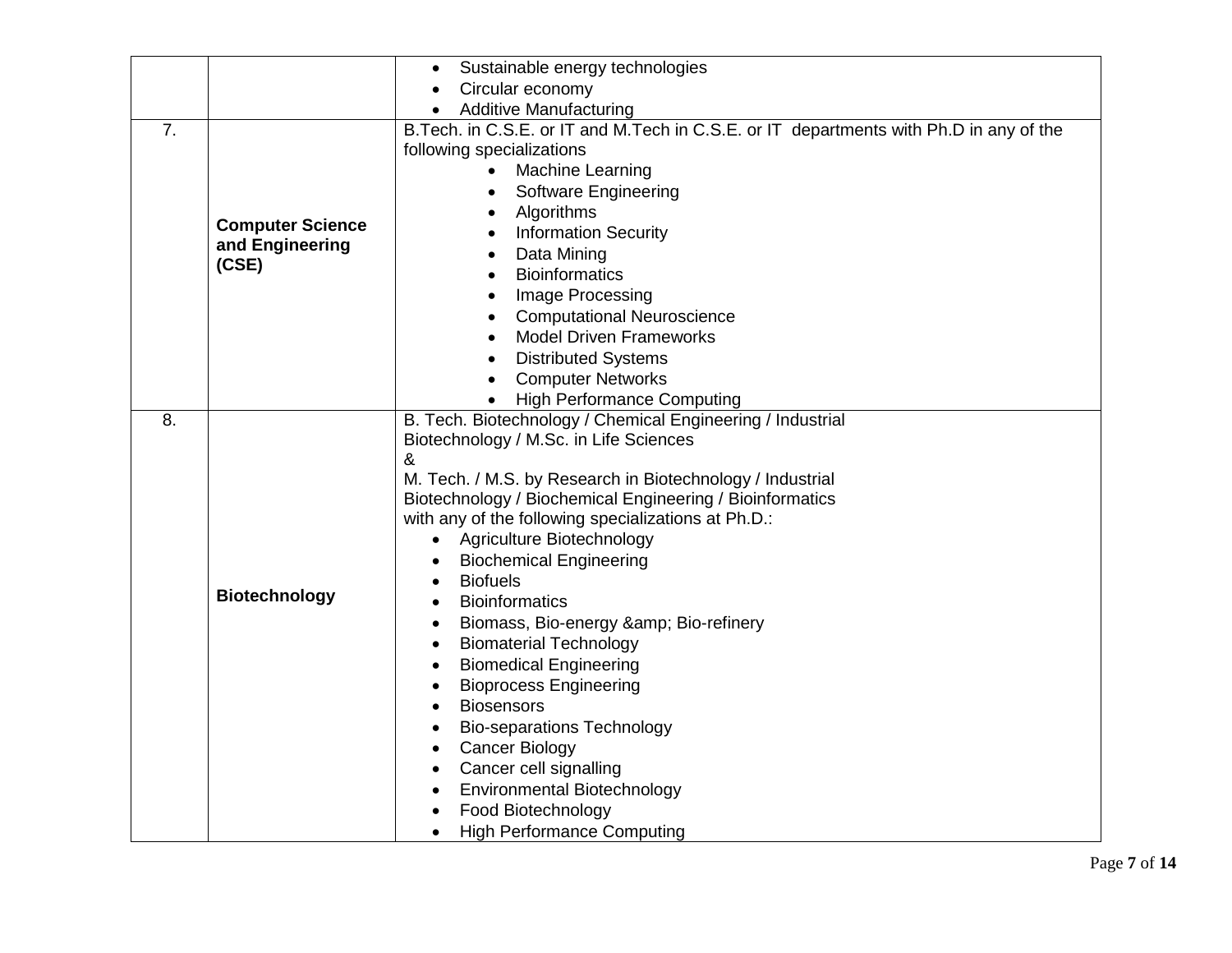|                  |                    | Immunology<br>$\bullet$<br>Infectious Biology & Molecular Parasitology<br>$\bullet$<br><b>Metabolic Engineering</b><br>$\bullet$<br>Meta-genomics<br>$\bullet$<br>Microbial Biotechnology<br>Modelling, Simulation & Optimization of Bioprocesses<br>Molecular cell biology<br>Neuroscience<br>Plant Biotechnology<br><b>Protein Biochemistry</b>                                                                                      |
|------------------|--------------------|----------------------------------------------------------------------------------------------------------------------------------------------------------------------------------------------------------------------------------------------------------------------------------------------------------------------------------------------------------------------------------------------------------------------------------------|
|                  |                    | <b>Stem Cell Technology</b>                                                                                                                                                                                                                                                                                                                                                                                                            |
|                  |                    | <b>Structural Biology</b>                                                                                                                                                                                                                                                                                                                                                                                                              |
|                  |                    | <b>Synthetic Biology</b>                                                                                                                                                                                                                                                                                                                                                                                                               |
|                  |                    | <b>Systems Biology</b><br><b>Tissue Engineering</b>                                                                                                                                                                                                                                                                                                                                                                                    |
|                  |                    | Virology                                                                                                                                                                                                                                                                                                                                                                                                                               |
| $\overline{9}$ . | <b>Mathematics</b> | B.Sc. or equivalent with Mathematics as one of the subjects, M.Sc. in Mathematics/<br>Applied Mathematics/ Statistics/ Mathematics & Scientific Computing/ Operations<br>Research with Ph.D. in any of the following areas of specialization.<br><b>Fluid Mechanics</b><br><b>Computational Fluid Dynamics</b><br>Cryptography<br><b>Partial Differential Equations</b><br><b>Hydrodynamic Stability</b><br><b>Operations Research</b> |
| 10.              | <b>Physics</b>     | Ph. D in Physics with M. Sc/M.Sc.Tech. in Physics/EngineeringPhysics/Applied Physics<br>with specialization in Electronics/Instrumentation/Materials Science/Photonics.                                                                                                                                                                                                                                                                |
| 11.              | <b>Chemistry</b>   | Ph.D in any of the following areas of specialization with M.Sc (Chemistry)-<br>Organic/Inorganic/Physical/Analytical Chemistry<br>Medicinal Chemistry,<br>Bioorganic Chemistry,<br>Solid State Chemistry<br>$\bullet$<br><b>Instrumental Techniques</b><br>$\bullet$<br>Organometallic Chemistry.                                                                                                                                      |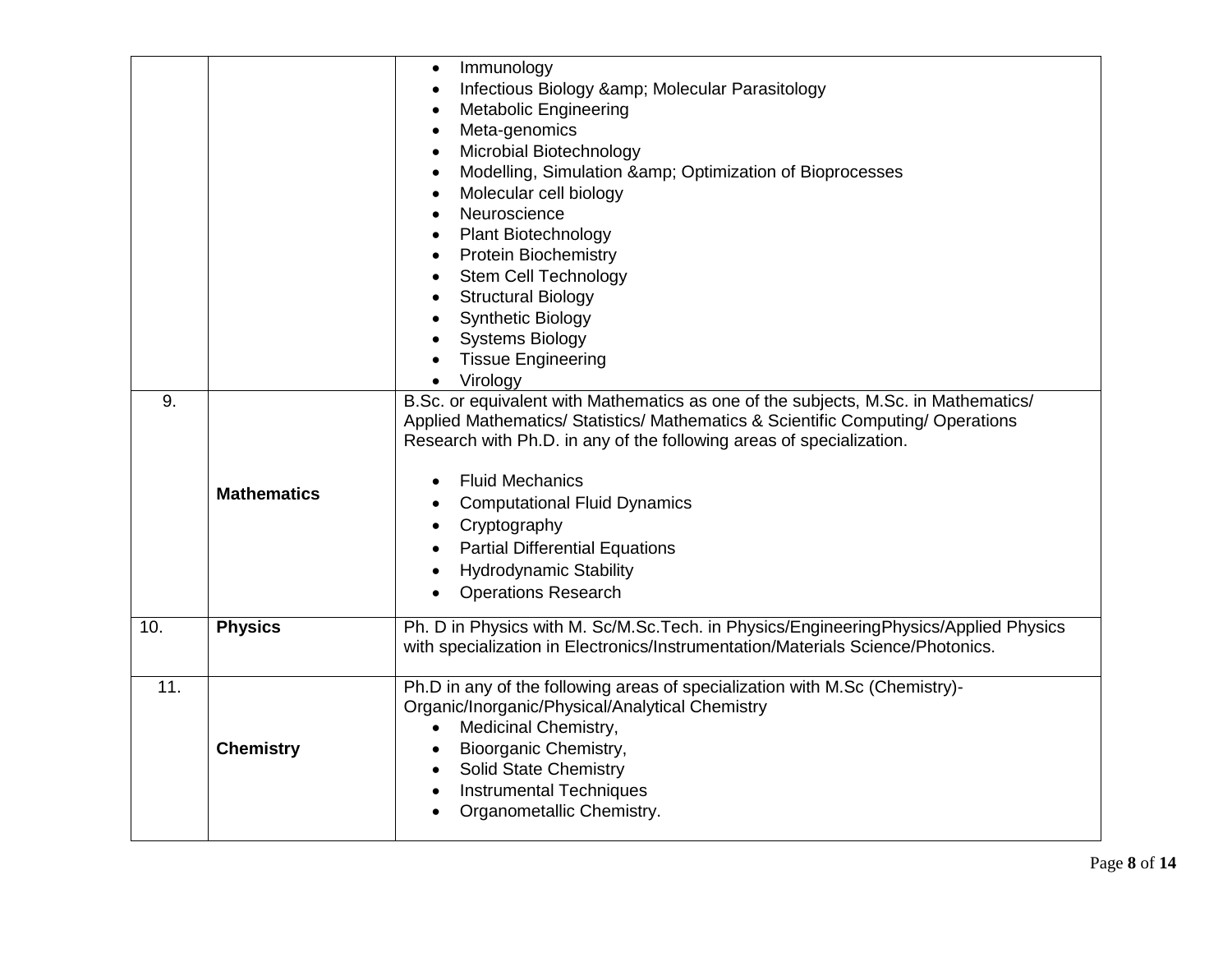| 12. |                          | B.A./B.Sc./ B.Com., and Full time PG in M.A.(English Literature/ELT/Linguistics) or      |
|-----|--------------------------|------------------------------------------------------------------------------------------|
|     |                          | M.A. (Psychology/Sociology), or M.A. German, or M.A. Frenchwith a Ph.D. in the following |
|     |                          | area of specialization                                                                   |
|     | <b>Humanities and</b>    | <b>English Language Teaching</b>                                                         |
|     | <b>Social Sciences</b>   | <b>English Literature</b>                                                                |
|     |                          | Linguistics<br>$\bullet$                                                                 |
|     |                          | Sociology                                                                                |
|     |                          | Psychology                                                                               |
|     |                          | German (Humanities-Foreign Languages)<br>$\bullet$                                       |
|     |                          | French (Humanities-Foreign Languages)                                                    |
| 13. |                          | B. Tech. in any Branch of Engineering with fulltime MBA and Ph. Din any of the following |
|     |                          | specializations                                                                          |
|     | <b>School of</b>         | <b>Business Analytics</b>                                                                |
|     | management (SOM)         | Economics/Econometrics<br>$\bullet$                                                      |
|     |                          | Finance and Accounting                                                                   |
|     |                          | Entrepreneurship/ Innovation                                                             |
|     |                          | Marketing                                                                                |
|     |                          | <b>Operations Management</b>                                                             |
|     |                          | <b>Strategic Management</b>                                                              |
| 14. | <b>Centre for Career</b> | Ph.D. in Engineering / Management with B.Tech. in any branch of engineering.             |
|     | <b>Planning and</b>      | Desirable: Experience in Training & Campus Placement activities / Administration         |
|     | <b>Development</b>       |                                                                                          |
|     | (CCPD)                   |                                                                                          |

**Note:** *The serving faculty members of NIT Warangal may apply for the eligible positions,based on their present qualifications and specializations.*

- 2. In case the vacancies reserved for EWS arenot filled up due to non-availability of suitable/ eligible candidate(s) belonging to EWS category such vacancies shall be filled by UR candidates.
- 3. Departments not having any vacancy at any higher Pay Level, movement to higher Pay Level shall be carried out as per prescribed selection process but it will be restricted to only serving faculty members of NIT Warangal in the respective Department. [As prescribed in note 1, point no. 5 of Schedule "E" of NIT Statutes (Amended 2017) (Ref. Gazette of India No. 651, dated July 24, 2017)].
- 4. Candidates are requested to go through the details of posts and instructions carefully before applying. Date of opening of online portal is 21.2.2022 and date of submission of online applicationsisfrom **26.2.2022 to17.03.2022**.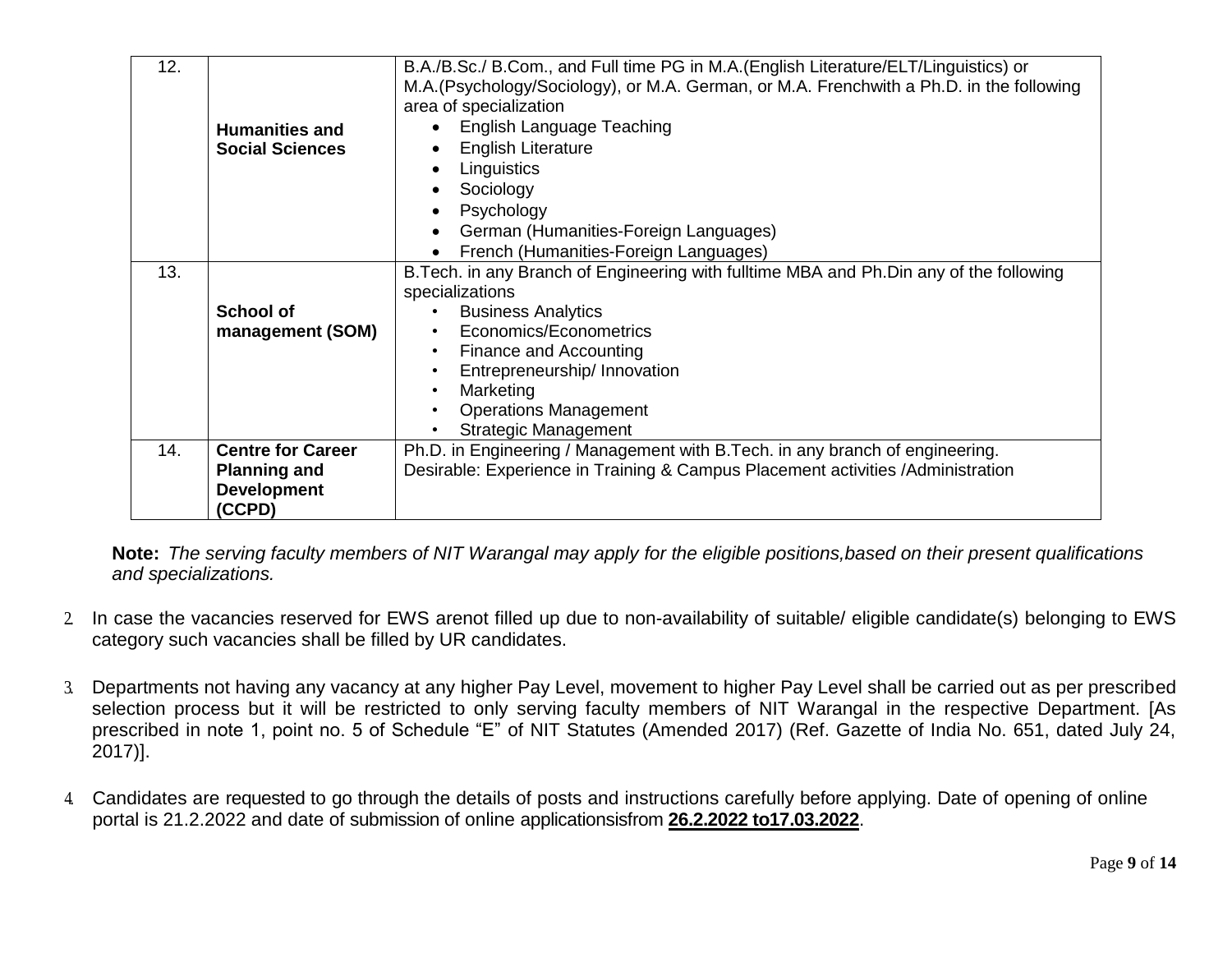- 5. Candidates have to apply online duly uploading all certificates/self-attested documents with Photograph and scanned signature.
- 6. Non-refundableProcessing FeeofRs.1000/-forGeneral, OBCand EWS candidates,and Rs. 500/- for the SC/ST/PWD shouldbepaid online through the application portal by Net Banking/Credit/Debit Card as per the details given in the payment link. Indian Nationals applying from abroad can pay their application fee in US \$25 per post (for all categories) online through the applicationportal.Serving faculty of NITWarangal need not pay processing fee.
- 7. Separate online application must be submitted for each cadre/grade along with prescribed fee.*No need to send the hard copy of filled-in application to the Institute.*
- 8. The cutoff date for determining eligibility of candidates is the closing date for receipt of application forms (i.e.17.03.2022).
- 9. The number of vacancies advertised is merely an indication of existingvacancies.
- 10. Upper age limit for candidates applying for Assistant Professor Grade II with Pay level11is 35 years, Assistant Professor Gr. I is 40years, Associate Professor is 45 years and Professor is 50 years. Age relaxation will be applicable asunder, subject to the condition that including the age relaxation, the age of the applicant is not more than 60 years. a) SC/ST - 5 years, b) OBC- 3 years c) PWD-10 years and d) Government servants- 5 years as per the Govt. of Indiaorders.
- 
- 11. Mere fulfillment of minimum qualifications and experience does not entitle anycandidate to receive call letter forselection.
- 12. To limit applicants to a reasonable number, the Institute has the right to set higher limit based on Institutional Ranking andIndividual credit points. The areas of specialization and the post/level applied for will be consideredfor shortlisting, giving due consideration to the specific requirements of the Departments. Guidelines received from the Ministry of Education from time to time for this purpose will be followed. The decision of the Institute related to all matters pertaining to shortlisting. Selection process and final selection shall be final and binding on theapplicants.
- 13. Priority for Institutional Ranking for shortlisting with regard to each qualifying degree shall be as under:
	- i) All Three Degrees (UG / PG / Ph.D) from IIT/NIT/CFTI/CFI/IIM
	- ii) Any Two Degrees (UG / PG / Ph.D) from IIT/NIT/CFTI/CFI/IIM
	- iii) UG Degree from IIT/NIT/CFTI/CFI
	- iv) PG Degree from IIT/NIT/CFTI/CFI/IIM
	- v) Ph.D from IIT/NIT/CFTI/CFI/IIM
	- vi) Ph.D/PG/UG Degrees from other reputed Universities with NIRF-2021 Ranking upto100 in overall and 50 in Engineering or Sciences.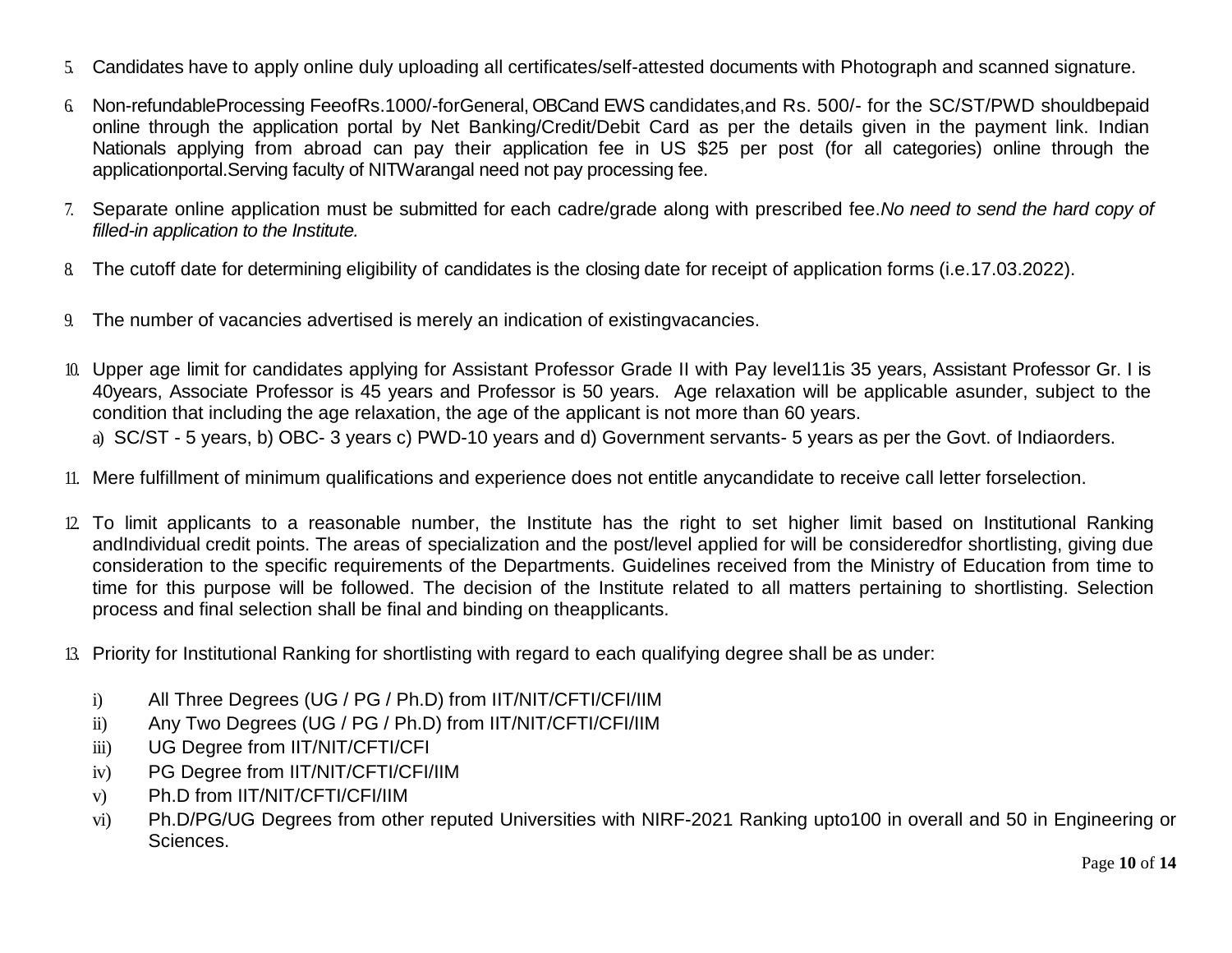#### **Note:**

- a. Candidates who have obtained Degree(s) from reputed Institute(s) abroad which are inQS/THE World Ranking (2021) up to 500 will be considered as equivalent to CFTIs/CFIs.
- b. Post-Doctoral Fellows (PDFs) from the above Institutions in the same order of priority will be desirable.
- c. For the posts in Management, the candidate should have done B.Tech/B.E from any Institute/University of repute and Post-Graduation in Management from IIMs or other Management Institutions ranked by NIRF up to 50 for any two years, including 2021.
- d. For the posts in Sciences/Humanities/Management, the qualifications at PG level will be prioritized on the above basis.
- 14. Selection will be done in two phases. In the first phase the shortlisted candidates are required to appear for a written test and/or presentation on teaching and research in the area of their specialization.The written test will be conducted based on the respective PG specialization. The presentationis open to faculty and research scholars of the Department. The second phase involves interview by the SelectionCommittee. The merit list will be prepared based on the marks obtained in the written test and/or presentation and interview, as per the weightage decided by the Selection Committee.
- 15. The list of shortlisted candidates for selection process (written test and/or presentation and interview) will be displayed on the website of the Institute. Candidates are advised to visit the website [https://www.nitw.ac.inr](https://www.nitw.ac.in/)egularly. No separate call letters will be sent. Email communication will only besent.
- 16. Higher starting pay may be offered to deserving candidates on the recommendation of the SelectionCommitteeand the approval oftheBoardofGovernors. Protection of pay to the serving faculty in Government Organizations will be applicable as per Government of India Rules.
- 17. Candidates serving in Government / Semi- Government / PSUs / Universities / Educational Institutions should furnish a NO OBJECTION CERTIFICATE from the competent authority at the time of interview.
- 18. No TA/DA will be paid for attending interview. However, applicants belonging to SC/ST/PWD,will be paid travel fare equivalent to the Sleeper Class from their present place to NIT, Warangal and back, as perrules,for attending interview, if otherwise not employed and have not availed any other travelling concessions,
- 19. For SC/ST/OBC (Non-Creamy Layer) candidates, the application form should be submitted with a copy of the relevant caste/community certificate. OBC candidates should produce valid Non - Creamy Layer certificate issued on or after 1.4.2021 by the competent authority empowered for the purpose. If caste/community certificate or non-creamy layer is not attached, the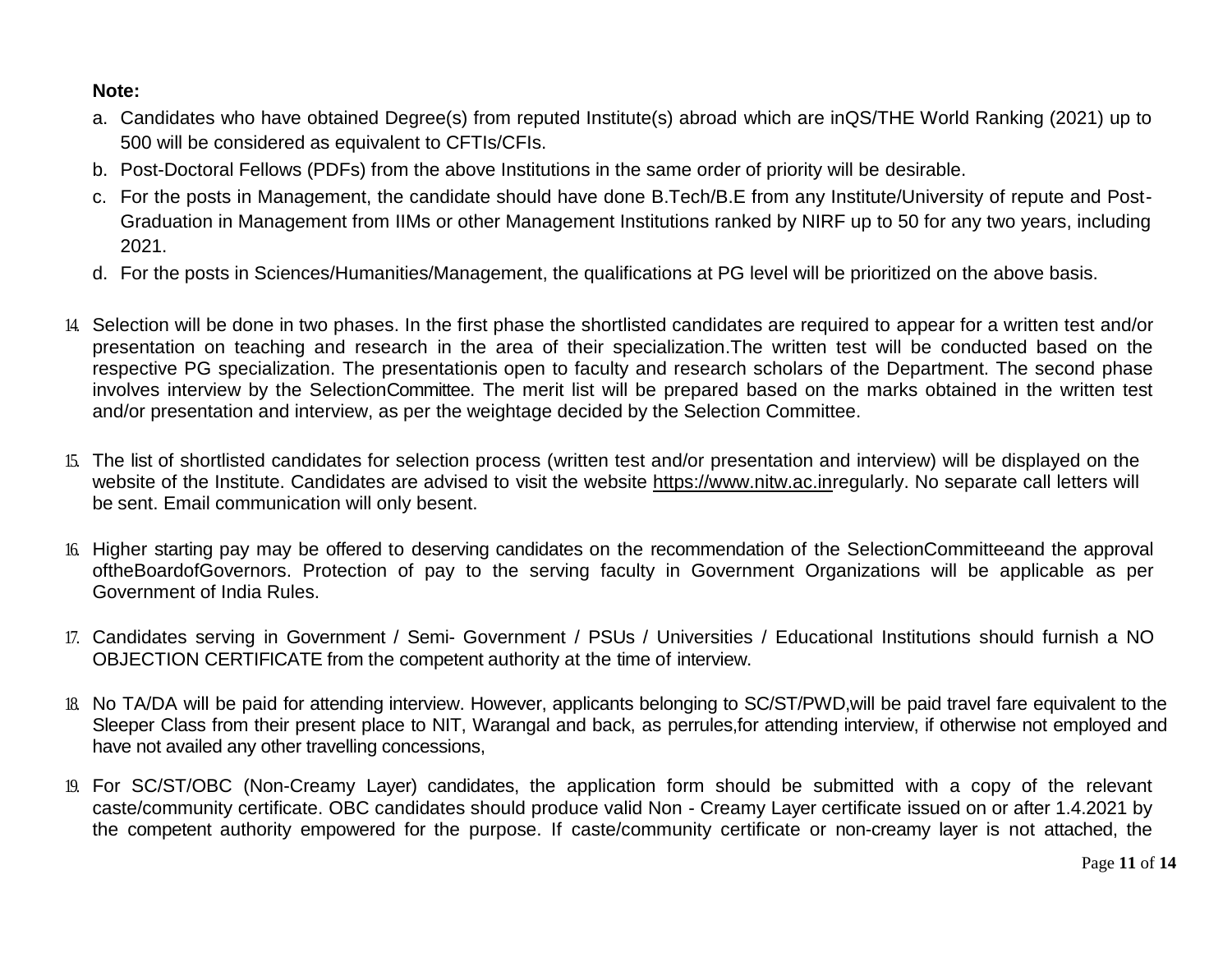application will be considered in the UR category (without agerelaxation). Candidates claiming reservation under Economically Weaker Section (EWS) category are required to submit necessary documents as perGOI OM No. 36039/1/2019- Esst(Res) dated 31/01/2019.Also, the EWS certificate issued by competent authority should have been issued on or after 1.4.2021.

- 20. The persons with disability (PWD) with 40% and above arerequired to produce medical certificate in the prescribed form issued by the competent medical authorities for the purpose of employment. The selected candidates will be subjected to medical examination by the Medical Board and if the claim of disability is found to be incorrect, their candidature will be summarily rejected.
- 21. Original documents and ID proof (Aadhaar /Passport/Voter ID/PAN Card) will have to be produced at the time of selection, else the candidate will not be allowed to attend the selection process.
- $22$ . Selection Committee may offer lower faculty position, than the post applied for.
- 23. The Institute reserves the right to modify / defer or cancel the advertisement/ recruitment/selection process at any stage of processing without assigning any reasons.
- 24. Legal disputes, if any, with National Institute of Technology, Warangal, will be restricted within the jurisdiction of Hon'ble High Court of Telanganaat Hyderabad only.
- 25. The candidate is responsible for the correctness of the information provided in the application. If any information given in the application is found to be incorrect / false, the candidate is liable for legalaction in addition to the Departmental action.
- 26. No correspondence will be entertained with the candidates, who are not called for selectionprocess.
- 27. Candidates working as Engineers/Scientific Officers/Scientists in Central Government Research Organizations or reputed Industrial/R&D organizationsmeeting all the eligibility conditions can also apply. Reputed Organizations for this purpose mean the Public Limited Companies, as defined in the Companies Act, 2013. They need to provide the proof of their credentials certified through a competentauthority.
- 28. To avoid in-breeding, candidates who have obtained the Ph.D from NIT, Warangal will not be considered for recruitment, unless there is a three years of outside experience after obtaining Ph.D. However,condition is not applicable to candidates who are already regular faculty of NITWarangal and have obtained Ph.D. from theInstitute.
- 29. Canvassing in any form will result in disqualification ofcandidature.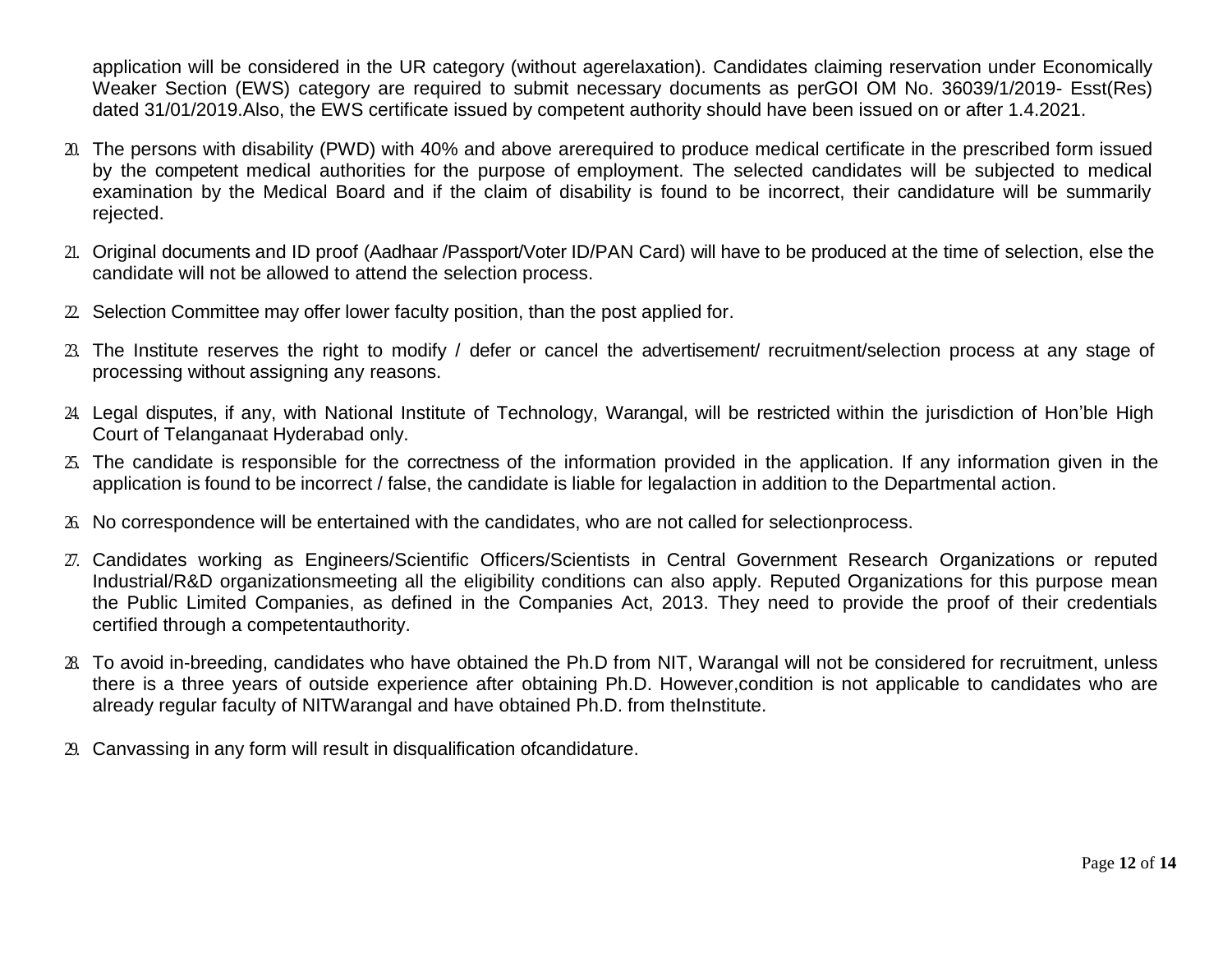#### **Incentives for Faculty Members appointed at NITWarangal:**

In addition to normal pay and allowances as applicable to the central government employees stationed at Hanumakonda/Warangal, following additional incentives are also available for faculty members.

- a) Cumulative Professional Development Allowance (CPDA), as approved by the Ministry.
- b) Research Seed Money for pursuing research interests during initial three years, for the new entrants.
- c) Reimbursement of Children Education Allowance as per Central GovernmentRules
- d) Reimbursement of Medical expenses including referral to empaneled specialized hospitals for OP/IP for self and dependent familymembers.
- e) Suitable residential accommodation in the campus, subject toavailability.
- f) Leave Travel Concession as per Central GovernmentRules.
- g) The recruited faculty will be covered under NationalPensionScheme (NPS).

### **Self-attested copies of the following Documents/ Certificates/Degrees are required to be uploaded on the recruitment portal while filling the Application Form:**

- 1. Age Proof: Matriculation/10<sup>th</sup> Standard/ Secondary or equivalent certificate indicating date of birth, or mark sheet of Matriculation/10<sup>th</sup> Standard or equivalent issued by Central/State Board indicating date of Birth. Where date of birth is not available in certificate/mark sheets, issued by the concerned Educational Boards then School leaving certificate indicating date of Birth will be considered.
- 2. Higher Secondary / Class XII (or equivalent) board marks sheet.
- 3. Preceding Degrees: Degree certificate of UG and PG along with mark sheets pertaining to all the academic years as proof of educational qualification claimed. In the absence of a particular Degree certificate, mark sheets of the Degree program will be accepted.
- 4. Essential qualification: Ph.D. Degree or Provisional Certificate or Notification of Ph. D. award issued by the authorized signatory (not the Mentor/Supervisor/Head of the Department).
- 5. Caste/Tribe/Community certificate: The relevant Caste/Tribe/Community certificate issued by competent authority.
- 6. The Disability / Medical certificate issued by competent medical authority.
- 7. Photo identity card [issued by govt. agency/last attended Institution/University]
- 8. Experience Certificate(s): Experience Certificate(s) from the Head(s) of Organization(s) for the entire experience claimed, clearly mentioning the duration of employment (date, month & year) indicating the Pay Level, Grade Pay and basic pay. The certificate(s) should also mention the nature of duties performed/experience obtained in the post(s) with duration(s).
- 9. International / National Post-Doctoral Fellowships experience certificate offered by National Agencies of respective country and/or Post-Doctoral Fellowships offered by Institutions which are in QS / THE World Ranking up to 500. The certificate(s) should also mention the nature of duties performed/experience & fellowship amount obtained during Post-Doctoral Fellowships with duration(s).